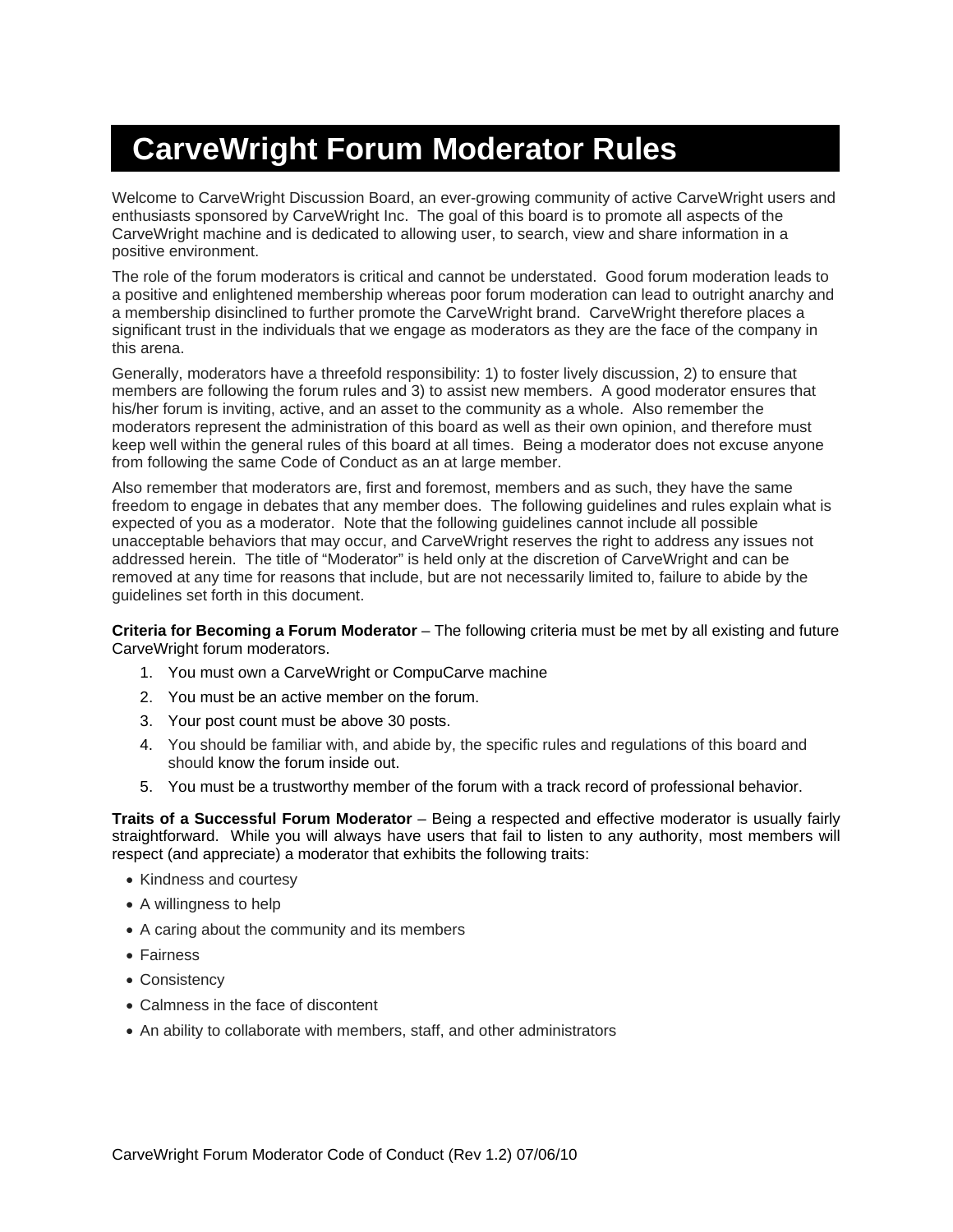### **General Rules and Guidelines**

- **Use the Golden Rule:** Respect, respect, respect! Respect the guidelines for forum usage, and site usage. Respect CarveWright, its employees, volunteers, yourself, fellow community members, and guests on these boards. Whether a community member has one post or 5,000 posts, they deserve the same respect.
- **Adhere to the same standards of behavior online that you follow in offline life.** Standards of behavior may be different in some areas of the Internet, but they are generally not lower than in offline life.
- **Don't divulge member's private information.** Moderators aren't allowed to reveal any private information about a member to anyone else. This includes their IP address, email information, or their real identity. To break that confidence means to break the law. We take that very seriously here. If you are approached with a complaint and need additional input from other sources, ask permission to share their complaint with others in order to find the best possible solution.
- **Don't divulge any private correspondence with other moderators without permission.** What is written to you as a moderator is said in confidence. You may share this with CarveWright staff in the case that you need assistance on a specific issue. Conversely, make sure that if you are posting as a member and not a moderator that you indicate this at the very top of the message.
- **Keep your questions and comments relevant to the focus of the discussion.** Focus on one subject per post and always include a pertinent subject title for the post, that way the other users can locate the post quickly and choose whether to read it or not.
- **Try not to post comments that don't add anything to the discussion**. The true power in the forum technology is in its help in concentrating useful information. Irrelevant information only degrades this forum efficiency.
- **Don't be confrontational just for the sake of confrontation.** Remember that these discussions taking place on the Web are somewhat "public" and meant for constructive exchanges. Treat others as you would want them to treat you. It is always good to confront a potential violation in a private manner, most times the issue can be resolved quickly to the satisfaction of both member and moderator.
- **Be forgiving of other people's mistakes.** Everyone was a newbie once. If you do decide to inform someone of a mistake, point it out politely and preferably by private message (or private email, if you have their email address) rather than in public.
- **Attempt to be fair and unbiased in dealings with all members**. This means that it should not matter if you are of the same persuasion in deed or thought with any member. Treat them all the same
- **Respect other people's time, bandwidth, opinions and experiences.** The job of a moderator is not to tell others what they should feel, think, and do. It is your job to facilitate the conversation as a highly enlightened user of all things CarveWright.
- **Cite all quotes, references, and sources, and respect copyright and license agreements.** Request and obtain permission from original authors before reposting their material anywhere. Fair Use does not apply to everything, everybody, or everywhere and many members are just waiting to call a moderator on it.
- **Make yourself look good online.** You will, in all likelihood, be judged by the quality of your writing (and whether or not you've done your homework) by all members reading your posts. So professionalism, manners, spelling and grammar actually do count. And remember members will remember (and remind you of) every mistake you have ever made.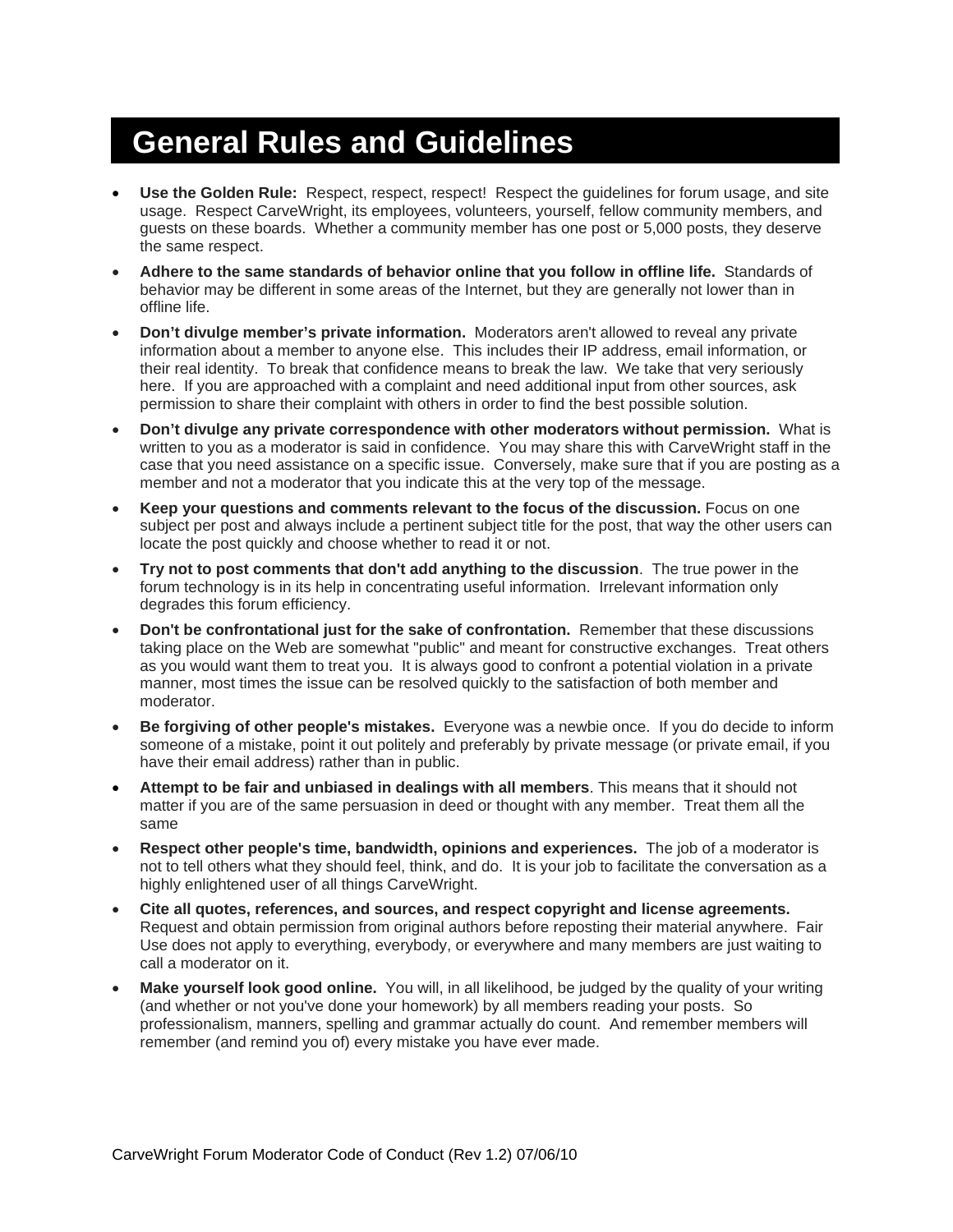### **Non-Conformance**

From time to time treads will need to be policed in an active manner. It is the job of the moderator to determine the level of action that needs to be taken. Remember we want our forums to be positive and informative places where member come to be educated and share their thoughts. We definitely want to preserve the spirit of a positive, open, and interactive discussion that can be enjoyed by all participants.

Moderators should attempt to steer wayward discussions back to the topic, if this is possible and appropriate. In the event that this is not possible, additional steps must be taken. Moderators are granted certain privileges with respect to posted information. They can edit, move, delete, or prune posts and censure or ban users who violate the community rules. Using these powers must be done with great care. We typically ask moderators to contact CarveWright staff before taking these steps.

**When to edit a message -** Editing is always visible to the community; whenever a message is edited, the date/time/edit author are shown within the message. In general, it is preferable to edit a message rather than delete it entirely.

- Contains profanity
- Contains off-topic content
- Violates the board rules in some other way (contains advertising, etc.)

**When to delete a topic or message** - Basically, whenever there is no value to the community that demands leaving the topic/message in place. It is good practice to e-mail the topic initiator to explain why it was deleted, unless the reason is totally obvious.

- Unacceptable behavior (as determined by the tone of the community; e.g., profanity)
- Completely off-topic discussion
- No part of the topic/message is salvageable by editing
- Illegal/defamatory statements

**When to move a topic -** When you move a topic, you have the choice to either leave a copy of the thread in the original forum, or completely move it to the new forum location. It is usually a good idea to leave a copy pointing to the new location so those returning can find it.

• The topic discussion does not fit on the particular forum.

**When to ban a member -** Banning a member means that they can no longer post messages on the board (it is not limited to a specific forum). Normally, unruly members are given a warning prior to actually being banned, since that is a fairly serious step. The level of discipline should correspond to the seriousness of the offense. And yes, it is always reversible.

- Repeated violation of the stated board rules or forum rules
- Offensive behavior (e.g., posting offensive material, harassing other members)
- Attempts at hacking or destroying the forum
- Repeated attempts to circumvent moderation or banning

#### **When to close a topic**

- · Discussion is heading off-topic, but does not merit deletion
- · The initial message and replies contain valuable information, but further discussion is not desired
- · The thread is becoming too lengthy